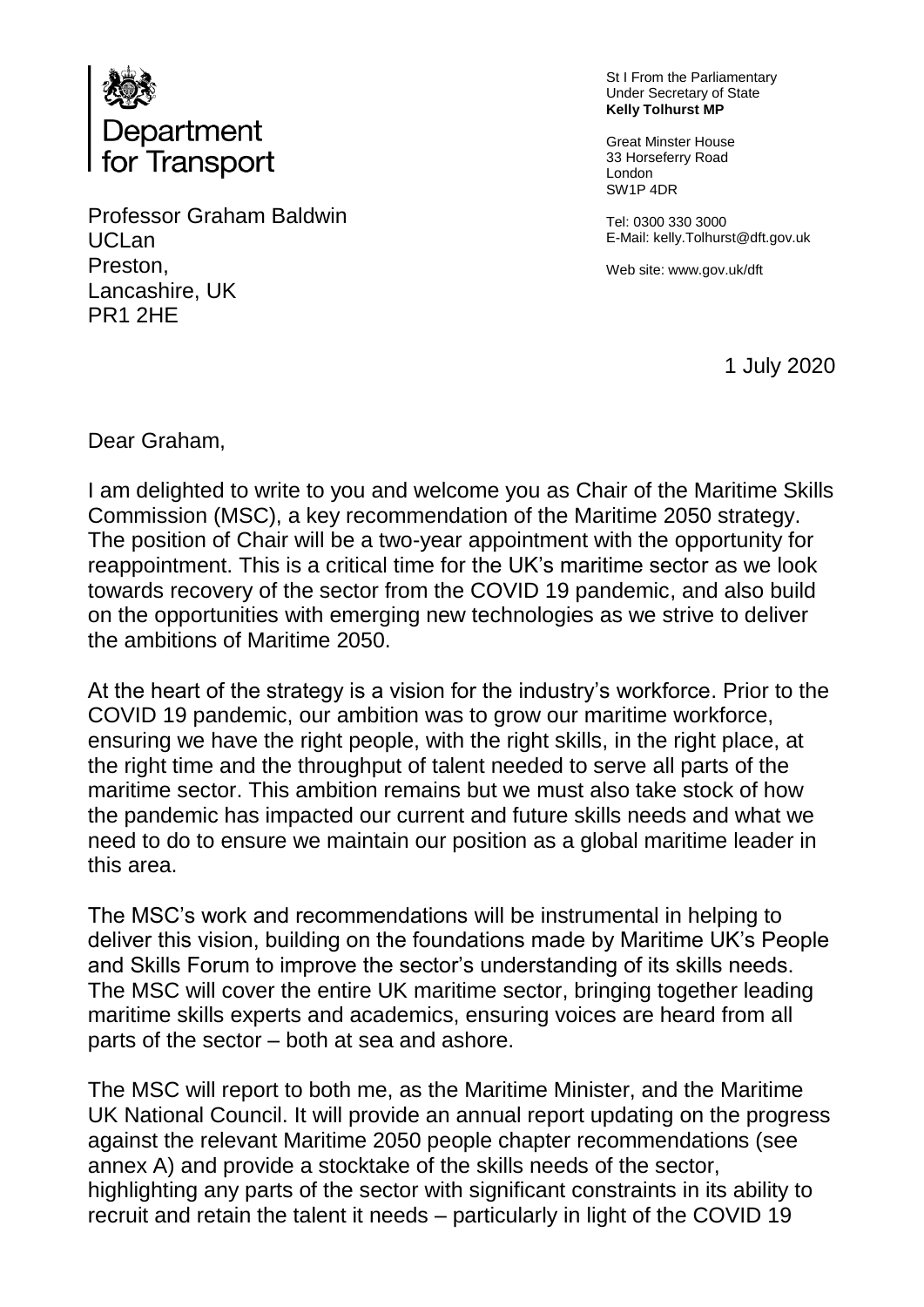pandemic. These interim reports will identify actions and owners and the factors that might impact their delivery. In addition to this, and on a 5-yearly basis, the MSC will provide a state of the nation style report highlighting the opportunities and risks looking ahead to 2050 and what forward planning in the people landscape is needed in order to ensure the UK is able to capitalise on opportunities and mitigate against potential risks.

In terms of success criteria I want to see the Commission:

- 1. understanding the skills needs of the sector, including the effects of technological change, and making recommendations for action
- 2. ensuring that no part of the sector suffers from serious skills shortages or skills gaps
- 3. ensuring that the sector has the apprenticeships and qualifications it needs
- 4. ensuring that the sector has the training provision it needs (including the use of technology to engage learners and keep costs down)
- 5. providing employers and individuals with clear information about career paths and re-training options
- 6. ensuring that employers have good quality recruits for their vacancies through effective promotion of maritime careers
- 7. increasing exports of maritime education and training

I would be grateful if you would report progress against those criteria. I would be happy to consider any representations from you in due course on other areas you identify as suitable for consideration.

I do not wish to be prescriptive in setting out how the MSC should operate. Instead, I am asking you, as Chair of the MSC, to bring together Maritime UK and the existing Chairs of the People and Skills Forum, the Maritime Careers Taskforce, the Women in Maritime Taskforce (expanding to become the Diversity in Maritime Taskforce in time) and the Secretary of the Maritime Skills Alliance to discuss:

- 1. how the MSC should be structured and interact with other groups
- 2. the MSC's membership, which I recommend is kept to a manageable size so that meetings are meaningful and outcomes achievable,
- 3. how the MSC will operate in terms of meeting frequency
- 4. how the MSC will listen to and communicate with the rest of the sector
- 5. options for resourcing the Commission for the longer-term

I would welcome the MSC's first assessment of the sector's skills needs by October 2020. However, by the end of July 2020 I would welcome an update on the membership of the MSC as well as information on how it will operate. I would also like to invite the MSC to scope out a review of the Support for Maritime Training (SMarT) scheme and report back to me by the end of July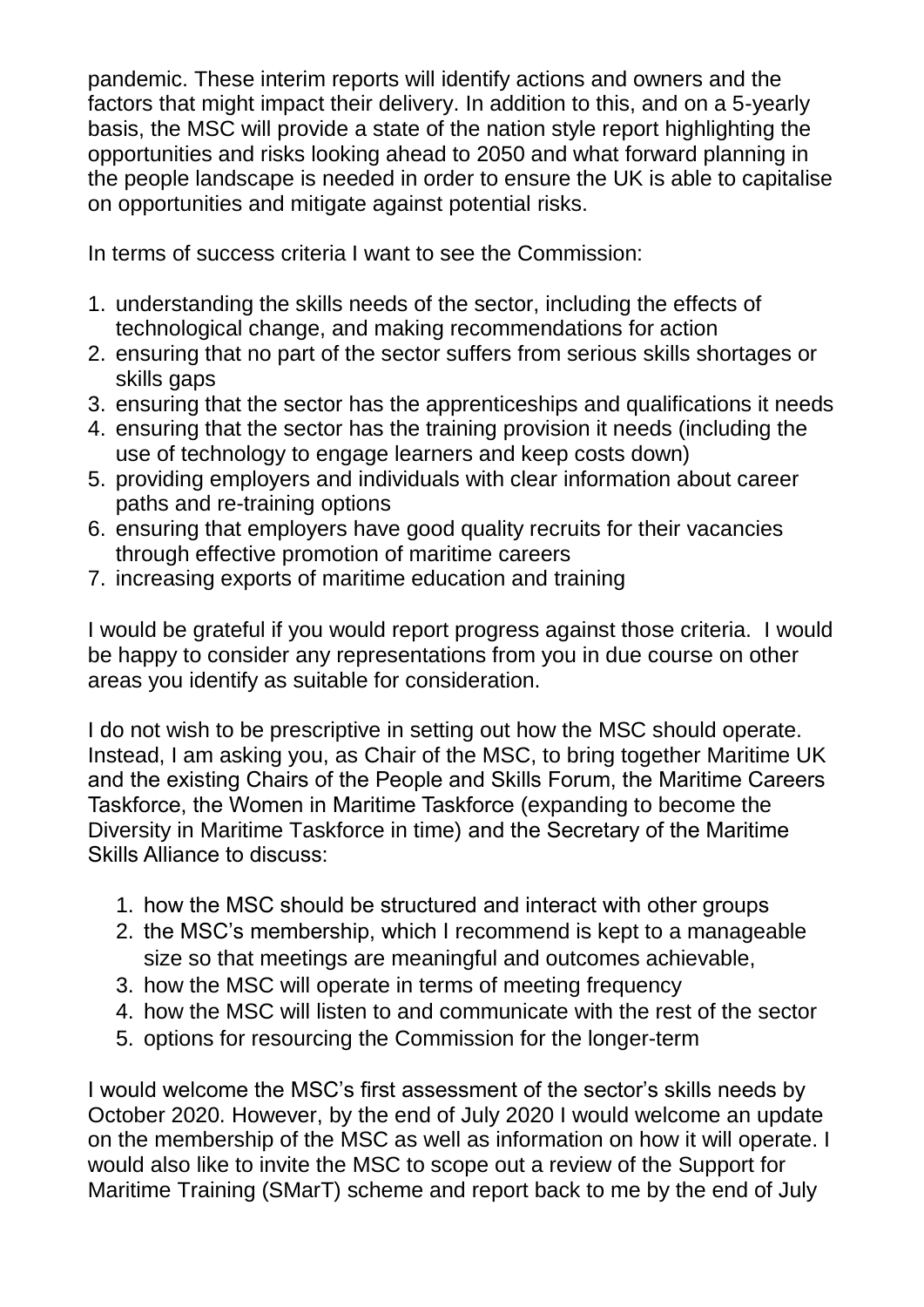too. Brian Johnson, Chief Executive of the MCA, will write separately setting out further information on this and the priority areas to focus on.

Maritime UK will provide the secretariat for the MSC and to enable the MSC to commence work and recruit a programme manager, my Department paid a grant of £300,000 to Maritime UK. This grant was a one-off payment for the financial year ending  $5<sup>th</sup>$  April 2020.

I look forward to meeting you in person in the future and working with you and the sector as we strive to create our maritime workforce of the future and recover from the COVID 19 pandemic.

I am copying this letter to Harry Theochari, Chairman of Maritime UK, whose assistance and support in the creation of the Maritime Skills Commission I very much welcome.

Yours sincerely,

WellyTolhust

**KELLY TOLHURST MP MINISTER FOR AVIATION, MARITIME AND SECURITY**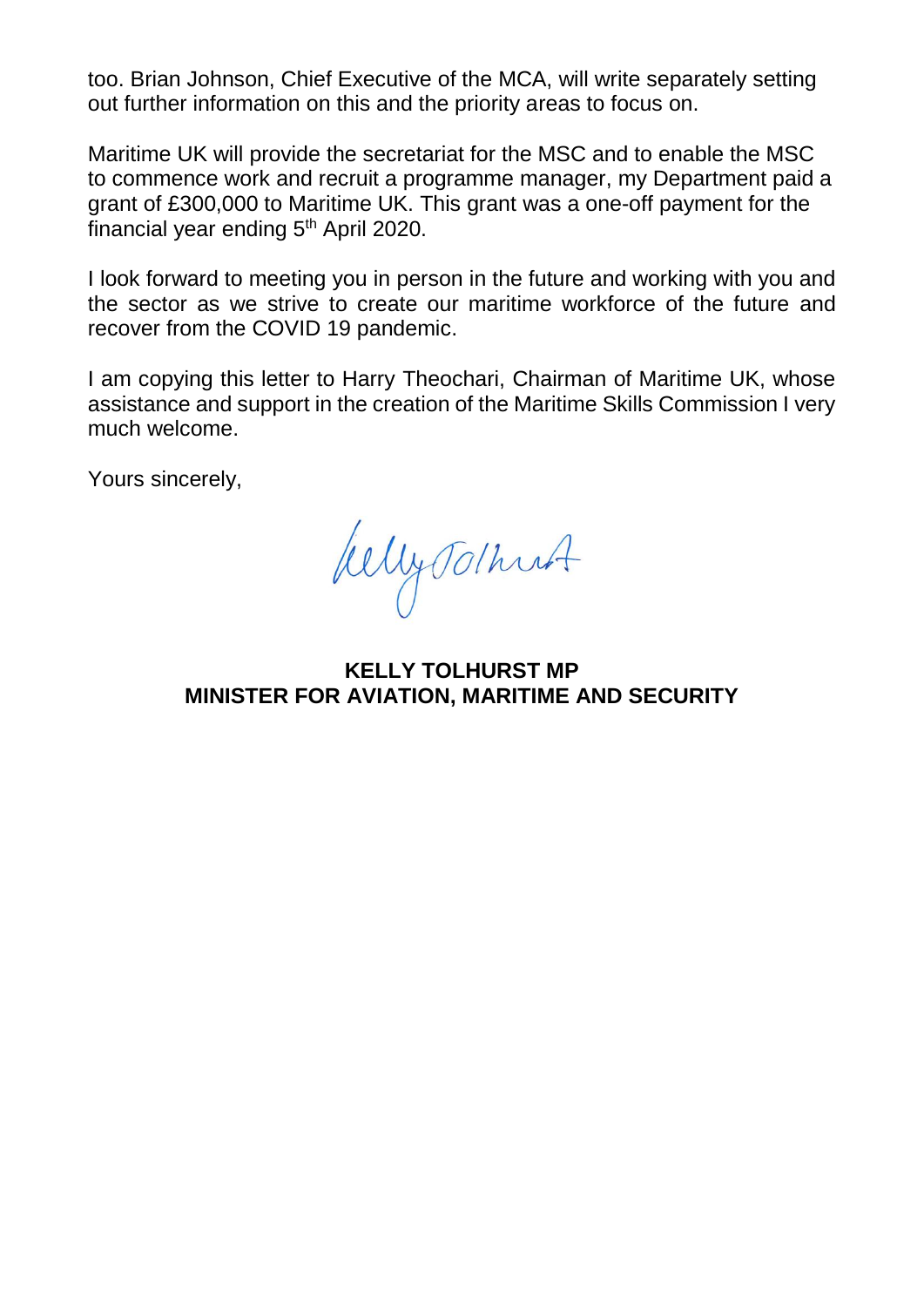The Maritime 2050 People chapter contains three specific recommendations relating to the MSC. They are as follows:

- 1. Government aims to establish a Maritime Skills Commission bringing existing leading maritime skills experts together, to report on the existing and future skills needs of the industry on a 5-yearly cycle, to inform the maritime training curriculum and keep it up to date with the evolving needs of the sector.
- 2. The Maritime Skills Commission will be tasked with overseeing the identification of opportunities for the UK maritime sector to access reskilling programmes, ensuring the workforce can take advantage of a wide range of initiatives.
- 3. The Maritime Skills Commission will, working with maritime training bodies, consider how to ensure professional development plans are built into training programmes across all roles so trainees know from the outset the routes available to them and the qualifications needed.

The MSC will also want to monitor progress of the other People chapter recommendations, particularly those that will impact future training, in both delivery and design. I will ensure that my Department keeps you informed. These include:

- 1. Government, industry, and academia to jointly establish an internet connectivity working group to identify action needed to drive internet connectivity at sea in support of social care and continuous education. [Short term: 1-5 years]
- 2. Through to 2050, the UK to play a leading role at IMO and ILO, in setting the global framework for maritime training and skills, and positioning the UK as the world leader. [Long terms: 15+ years]
- 3. UK will develop cutting edge seafarer training maximising the use of future technologies such as virtual reality and augmented reality. [Medium term: 5-15 year timeframe]

The MSC will also want to establish with the Maritime Careers Taskforce the best course of action for delivery of the following recommendation:

1. Put in place a clear and universally supported careers promotion plan that achieves an outcome of UK employees being listed in the top five maritime nations' listings.

The creation of the MSC will take, as one of its core elements, reporting on potential technological development across the sector and the implications